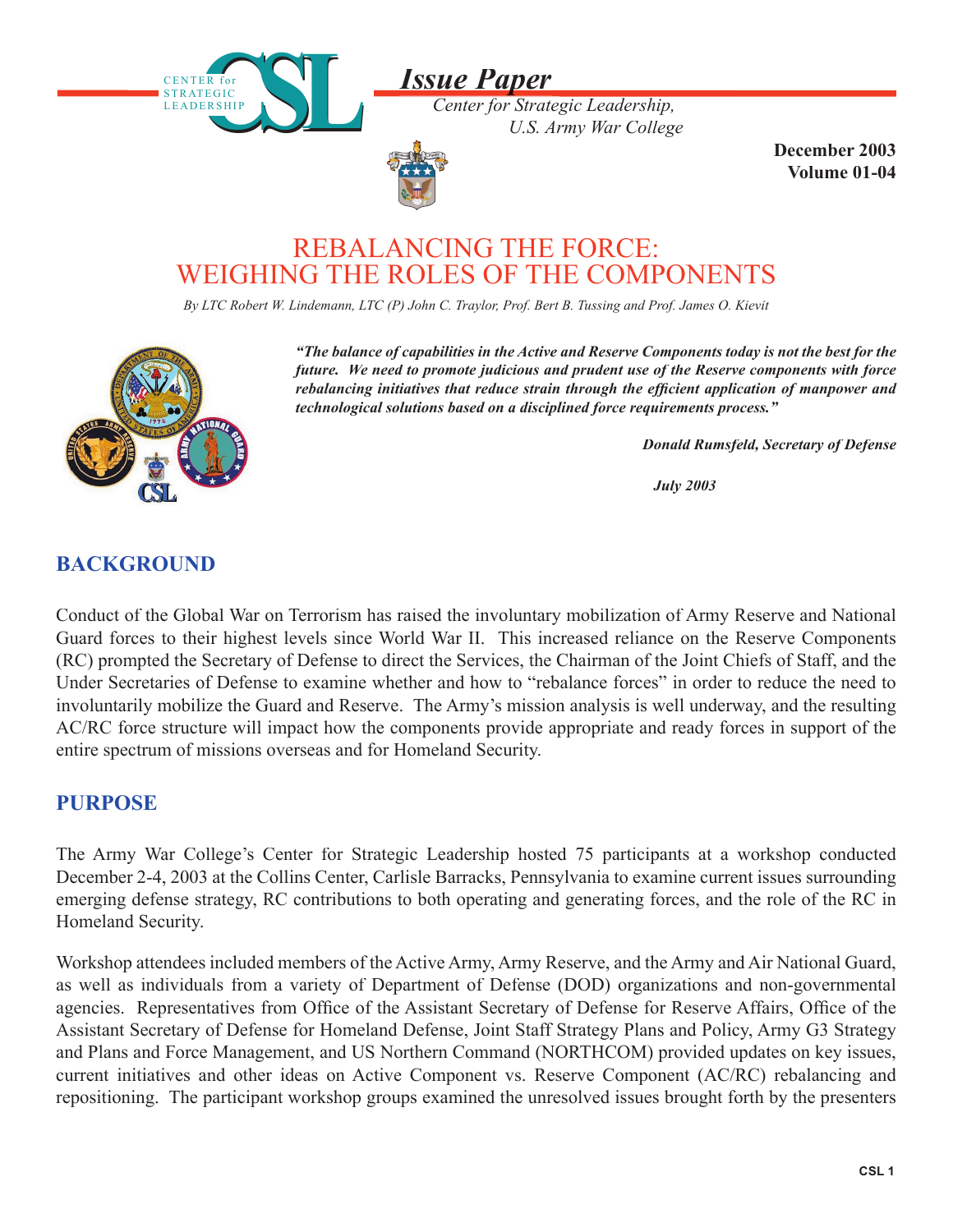and developed recommendations that were presented to a Senior Leader "blue-ribbon panel" of 10 General Officers, chaired by the Assistant Secretary of Defense for Homeland Defense. Significant issues, observations, and recommendations put before the panel included the following:

## **TOTAL FORCE POLICY**

*Should the Army's Total Force Policy (the Abrams Doctrine) be revised, and if so how?* **There was unanimous** agreement that during lead-up-to and execution of war, the bond between active and reserve forces, and between the American military and the American people must be maintained. The group was less certain what the exact mechanisms for ensuring those ties actually were now, or what they ought to be in the future. Thus, whether the specifics of the "Abrams Doctrine" or existing "Total Force" policies should be retained, revised, or discarded requires a careful assessment of National objectives and desires. With that said the principle objectives of the rebalancing proposal as presented by the Army G3 are to effectively meet the Defense Secretary's guidance to structure the AC/RC mix so as to reduce the need for involuntary mobilizations, establish a more rigorous process for reviewing joint requirements and capabilities, and make the mobilization/demobilization process more efficient. The participants cautioned that we must be cognizant of the impact any new "restructuring" initiative" will have on soldiers lives, and should insert as much predictability into policy and procedures as possible. Waiting for or counting upon new legislation is not the best means to this end. Lessons learned from recent RC deployments indicate that any "new" policies will have to address "old" problems, including diversity in equipment, unfulfi lled training requirements, and the challenge of personnel rotation. Finally, a "rebalanced force" will have to introduce innovative management to assist in resolving the challenges of early responsiveness and stressed career fields. Recommendations towards these ends included:

- Maintain the Total Force Policy. Ensuring balance of priority units (early deployers) and combat elements in both the AC/RC. Increase the personnel and training readiness of selected RC units as required. Complete an effective analysis by looking ahead at future expectations and requirements such as warfighting, stabilization, and recovery operations.
- Encourage additional programs such as financial incentives for multiple deployments, employer tax incentives, medical malpractice relief, civil service hiring preferences, and retirement credits.
- Collect meaningful data to support RC volunteerism by defining the demand and requirements (numbers, skill sets, etc). Explore innovative use of pools of volunteers, the transfer of legal enforcement for Reemployment Rights from the Department of Labor to the Department of Justice, designate RC members as a "protected category" by law to prevent employment discrimination, and develop an expedited re-entry program for retirees and separated soldiers.
- Support the mindset toward rapid response operations by transforming "mobilization" to "transition to active duty." Structure and resource a majority of RC units to full personnel and equipment levels to create and maintain the appropriate high state of readiness. Accept RC unit chain of command certification of Soldier Readiness Processing and pre-deployment training, while maintaining overall training readiness oversight with the AC.

*Should the RC be structured for full spectrum operations or designed and apportioned for less than fullspectrum capabilities?* There was agreement that the RC is an integral part of the Total Force and provides a cost effective and ready capability for the Combatant Commanders. That said, some participants argued for a force structured with units designed to handle multiple missions. Other participants suggested that general purposes forces trained on "core tasks" could, with mission specific training, better meet emerging threats or mission requirements. Either "multiple mission" approach, it was argued, provides a full spectrum force to support the National Security Strategy, and mitigates risk by being flexible enough to respond to uncertain or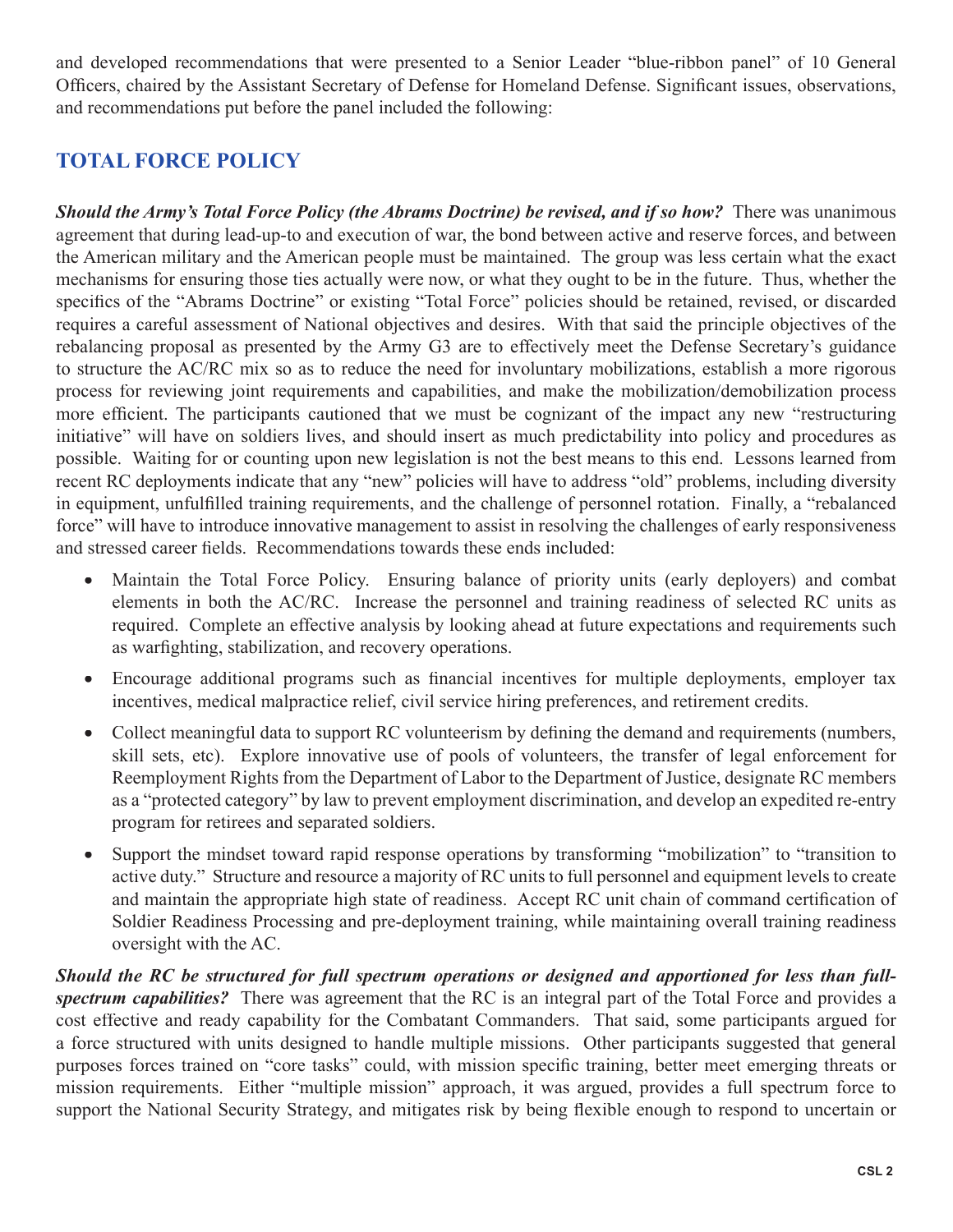currently unforeseen threats or crises. A third group of participants felt a force with units structured to address specific threats may be easier to train -- both individually and collectively--, and therefore is less likely to stress the institutional training base. They held that the individual elements of this force could be most effectively used in domestic defense, or deployed for specific phases in overseas operations, respectively. Some specific recommendations ensuing from the discussion included:

- Maintain warfighting roles in the RC. However, conduct an "RC-in-Homeland Security (HLS)" study examining the concept of a "domestically focused element" in the RC, specially trained and equipped for the civil support component of homeland security. Contrast this "RC-in-HLS" study against another study devoted to "multi-functional divisions (MFD)," e.g., divisions structured and trained to be capable of many traditional warfighting functions, but also capable of rapid, flexible "reconfiguring." Such reconfiguration might be for homeland security in support of a designated lead federal agency, or for stability and support operations overseas. From these two studies, determine which approach or combination of approaches best serves the requirement for National defense, including protection of the homeland.
- Continue to resolve high-demand/low-density imbalances in the current force structure such as civil affairs and military police through AC/RC rebalancing and/or increased personnel and training readiness.
- Encourage developing and sustaining specialized CBRNE capabilities for "the domestic front" within DHS, not DOD. Existing NG WMD CSTs may remain an exception to this preferred approach. DOD CBRNE is required to support expeditionary missions as required by the Combatant Commanders (COCOMs). This would, of course, not preclude the introduction of DOD assets in support of a WMD incident beyond the capabilities of available local, state, and DHS responders, in consonance with the Stafford Act and the National Response Plan.

## **RESERVE COMPONENT ROLE IN HOMELAND SECURITY**

*For the Reserve Components, what are the appropriate roles and relationships for Homeland Defense to include DOD, external agencies, and the states/territories?* With unique exceptions, participants felt that current force apportionment for Homeland Security does not take full advantage of National Guard and Army Reserve capabilities. Recommendations included:

- Determine which HLS/HLD missions are so specific (e.g., non-lethals?) that they need unique or specially structured DOD organizations dedicated to those missions.
- Establish formal relationships between Combatant Commanders (PACOM and NORTHCOM) and the state-JFHQs in order to promote unity of effort. Although the current draft of the FY04 "Forces for" Memorandum establishes coordinating authority between COCOMs and National Guard forces not in Title 10 status, it remains extremely challenging to achieve unity of effort without more formal relationships.
- Make Critical Infrastructure Protection (CIP) a primary mission of the National Guard. The National Guard, under the command and control of the governors, provides the best geographical "awareness" for the mission and is unencumbered by the provisions of the Posse Comitatus Act. A tiered approach for critical infrastructure protection should be considered, with DOD Title 10 forces retaining their traditional security responsibilities for defense installations and National Guard forces (under either Title 32 or State Active Duty status) providing security for portions of the Defense Industrial Base and other identified critical infrastructure in the public and private sector.